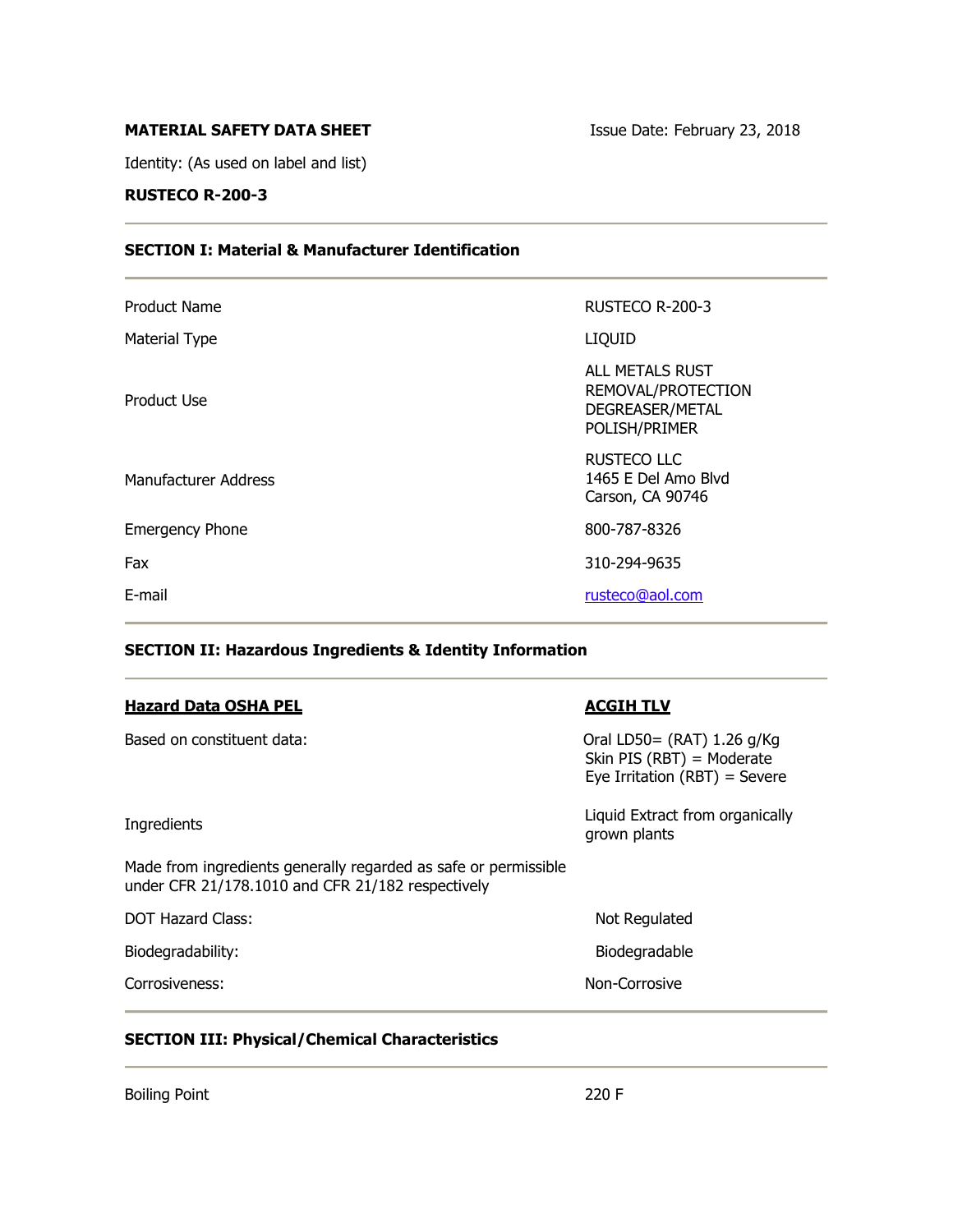| Solubility in Water | Infinite     |
|---------------------|--------------|
| Appearance          | Amber Liquid |
| pH of 1% solution   | $5-6$        |
| Density             | 1.04         |

# **SECTION IV: Fire and Explosion Data**

| Flash Point (Methods Used) | Flammable Limits | LEL UEL |
|----------------------------|------------------|---------|
| N/A Aqueous                | N/A              | N/A N/A |

## **Special Fire Fighting Procedures**

None

#### **Hazardous Combustion Products**

Carbon Dioxide, Carbon Monoxide

## **SECTION V: Reactivity Data**

| Stability                              | Conditions to avoid |
|----------------------------------------|---------------------|
| Stable under normal conditions         | Excessive heat      |
| Incompatibility (Materials to avoid)   |                     |
| None known                             |                     |
| Hazardous Decomposition or By-products |                     |
| None known                             |                     |
| Hazardous Polymerization               | Conditions to avoid |
| Stable under normal conditions         | Excessive heat      |
| Will not occur                         | Excessive heat      |
| <u>Exposure from routine use</u>       |                     |
|                                        |                     |

This product is not hazardous under normal conditions of use

# **Effects of overexposure**

Prolonged exposure to vapor or mist may cause irritation in eyes, nose, mouth and/or throat.

# **Emergency and First Aid procedures**

**Eye Contact:** Rinse immediately with water. Remove contact lenses, then flush eyes immediately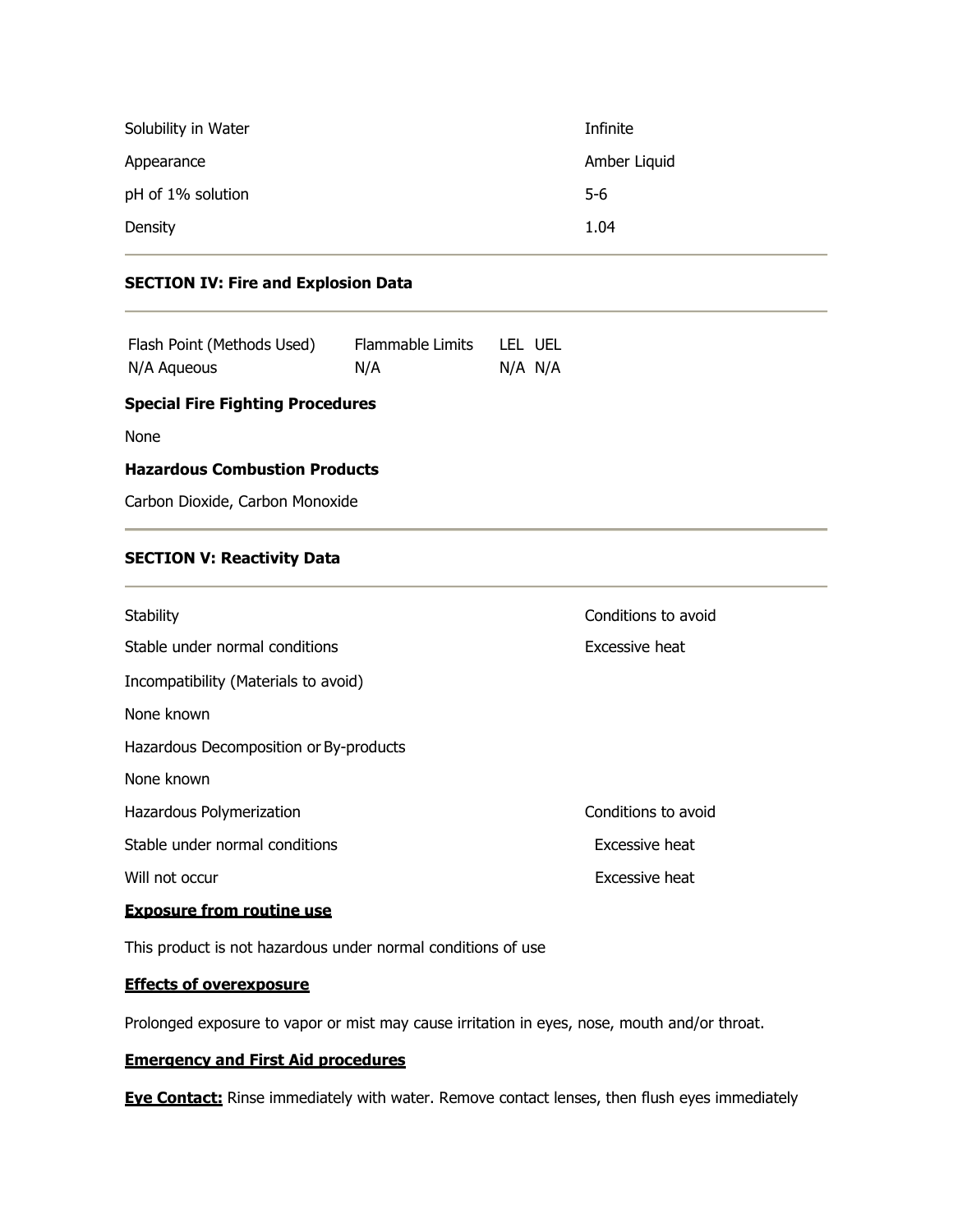with water for at least 15 minutes, including under the eyelids. Consult a physician if necessary.

**Skin Contact:** Wash skin with soap and water. Seek medical attention if irritation persists. Launder contaminated clothing before reuse.

**Inhalation:** Remove to fresh air. Rest in half upright position. Seek medical attention if necessary.

#### **Ingestion:**

Rinse mouth. Immediately dilute by drinking large amounts of water. After dilution induce vomiting. Seek immediate medical attention. Never give anything by mouth to an unconscious person.

#### **SECTION VII: Toxicity Data**

Oral: This material may be slightly toxic if ingested Dermal: This material may be mildly irritating to the skin Inhalation: This material is not known to be toxic by inhalation Carcinogenicity: Not listed as a Carcinogen by IARC, NTP, ACGIH, OSHA Other pertinent data: This material is a moderate eye irritant, and could cause possible corneal damage

#### **SECTION VIII: Special Protection Information**

#### **Personal protective equipment**

**Protective gloves:** Rubber **Eye protection:** Safety glasses

**Respiratory protection (specify type):** None required under normal conditions of use

**Other protective equipment:** Not applicable

**Ventilation:** Local exhaust **General Mechanical:** Not applicable

#### **SECTION IX: Spill, Leak and Disposal Procedures**

#### **Steps to be taken in case material is released or spilled:**

Confine spillage and absorb on sand, sawdust or other available solids. Spills or release of this material does not currently trigger the emergency release reporting requirements under SARA Title III or CERCLA. State or local reporting requirements may differ from Federal requirements. Consult counsel for further guidance on your duties and responsibilities under these laws.

#### **Waste Disposal Method**

Dispose of absorbed material in accordance with all Federal, State and Local regulations. Dispose of water in contained water treatment system. Resource Conservation and Recovery Act (RCRA) Requirements: N/A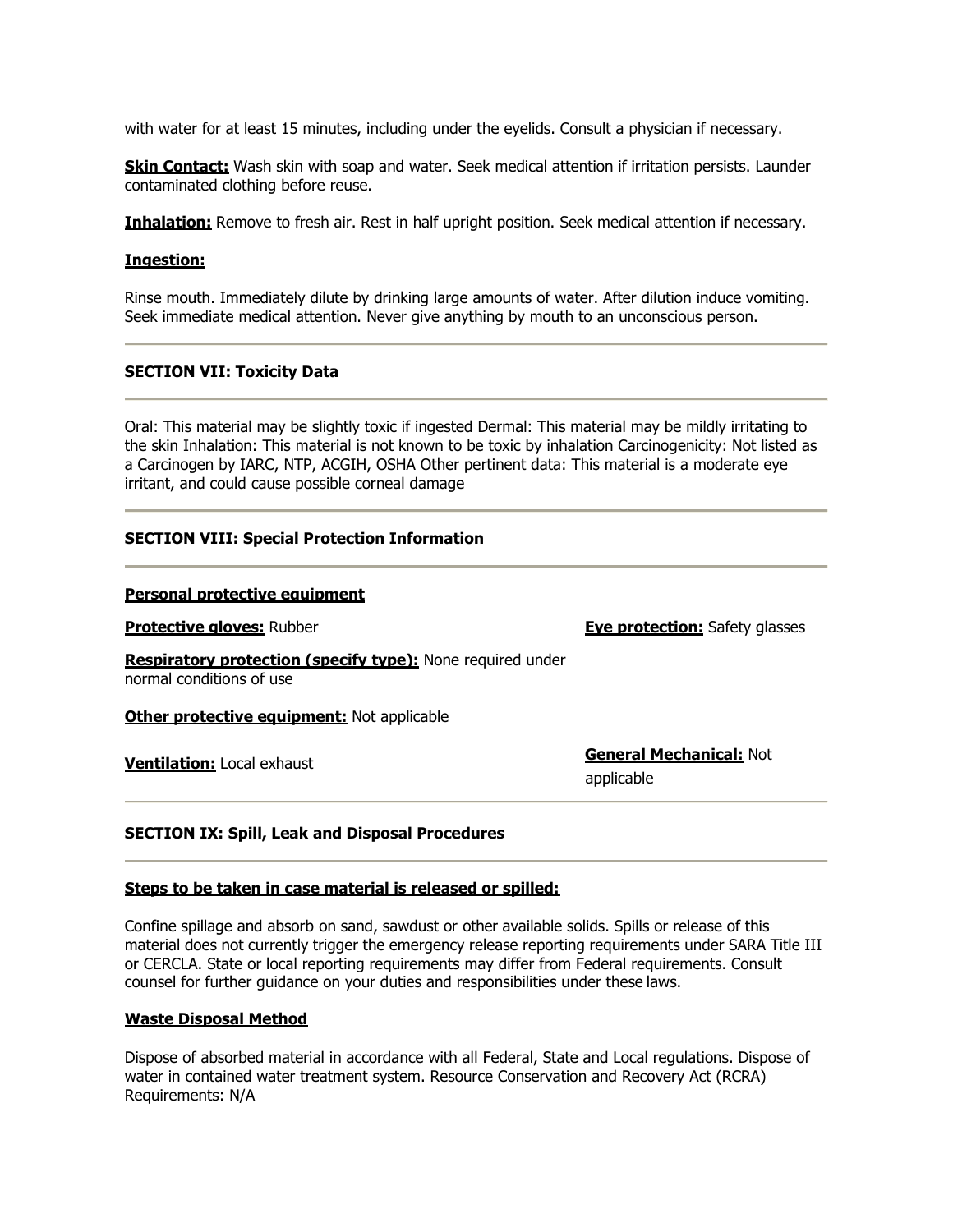## **SECTION X: Regulatory Information**

| FDA/USDA/CPSC: N/A                                                                                                                        |                 |                              | DOT: Non-Regulated    |  |  |
|-------------------------------------------------------------------------------------------------------------------------------------------|-----------------|------------------------------|-----------------------|--|--|
| TSCA: Mixture: All components of this solution are listed on the TSCA inventory                                                           |                 |                              |                       |  |  |
| Proper Shipping Name: Non-Regulated                                                                                                       |                 |                              | Hazardous Class: None |  |  |
| Label Requirements: None                                                                                                                  | ID No.: None    |                              | Other Info: N/A       |  |  |
| EPA: Superfund Amendments & Reauthorization Act (SARA) Title III; Section 313, Supplier<br>Notification:                                  |                 |                              |                       |  |  |
| This product is known to contain the following chemicals, which are listed in 40 CFR 372.65 as toxic<br>chemicals requiring notification: |                 |                              |                       |  |  |
| <b>Chemical Name</b><br>Not applicable                                                                                                    | $CAS \#$<br>N/A | <b>Weight Percent</b><br>N/A |                       |  |  |

# **SECTION XI: Special Precautions and Comments**

Avoid eye contact

Avoid contamination with Alkaline Material

Other Precautions: Not applicable

Registration or Certifications: Not applicable

# **SECTION XII: TOXICOLOGICAL INFORMATION**

N/A

#### **SECTION XIII: PRODUCT INFORMATION**

PRODUCT FACT SHEET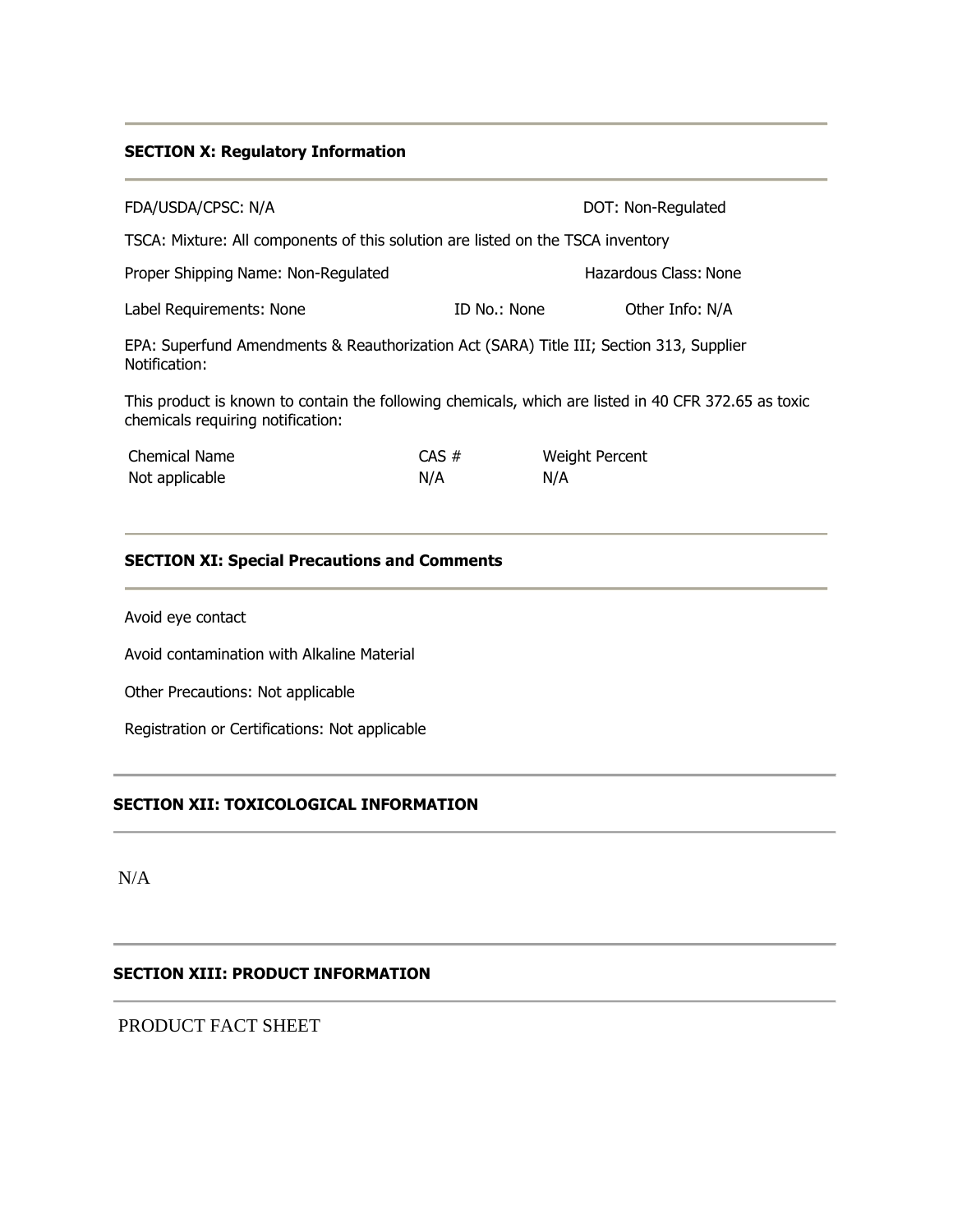## **SECTION XIV: TRANSPORTATION INFORMATION**

Dot Technical Name: N/A Dot Placard required: N/A Dot Primary Hazardous Class: N/A Dot Poison Container: N/A Dot Secondly Hazardous Class: N/A Bill of Lading Description: Class 55 Air Freight: Approved by IATA, ICAO Sea Freight: Not Regulated

# **SECTION XV: REGULATORY INFORMATION**

 TSCA Inventory Status: NO RCRA Hazard Waste No: N/A CERCLA: NO State Regulatory Info: USDA Approved

## **SECTION XVI: OTHER INFORMATION**

 Hazardous rating OSHA: This product is considered NON HAZARDOUS and is safe for all type of transportation(Air and Sea Freight). Considered Class 55

# **IMPORTANT NOTICE**

#### **Please read carefully prior to use**

The information and data herein are believed to be accurate and have been compiled from sources to be believed to be reliable. It is offered for your consideration, investigation and verification. Buyer assumes all risk of usage, storage and handling of the product in compliance with Federal, State and Local laws and regulations. RUSTECO LLC MAKES NO WARRANTY OF ANY KIND, EXPRESS OR IMPLIED, CONCERNING THE ACCURACY OR COMPLETENESS OF THE INFORMATION AND DATA HEREIN. THE IMPLIED WARRANTIES OF MERCHANTABILITY AND FITNESS FOR A PARTICULAR PURPOSE ARE SPECIFICALLY EXCLUDED. RUSTECO LLC will not be liable for claims relating to any party's use of or reliance on information and data contained herein, regardless of whether it is claimed that the information and data are inaccurate, incomplete or otherwise misleading.

RUSTECO LLC, 1465 E Del Amo Blvd, Carson, CA 90746

Effective Date: 05-04-02 Issue four example and the RUSTECO Liquid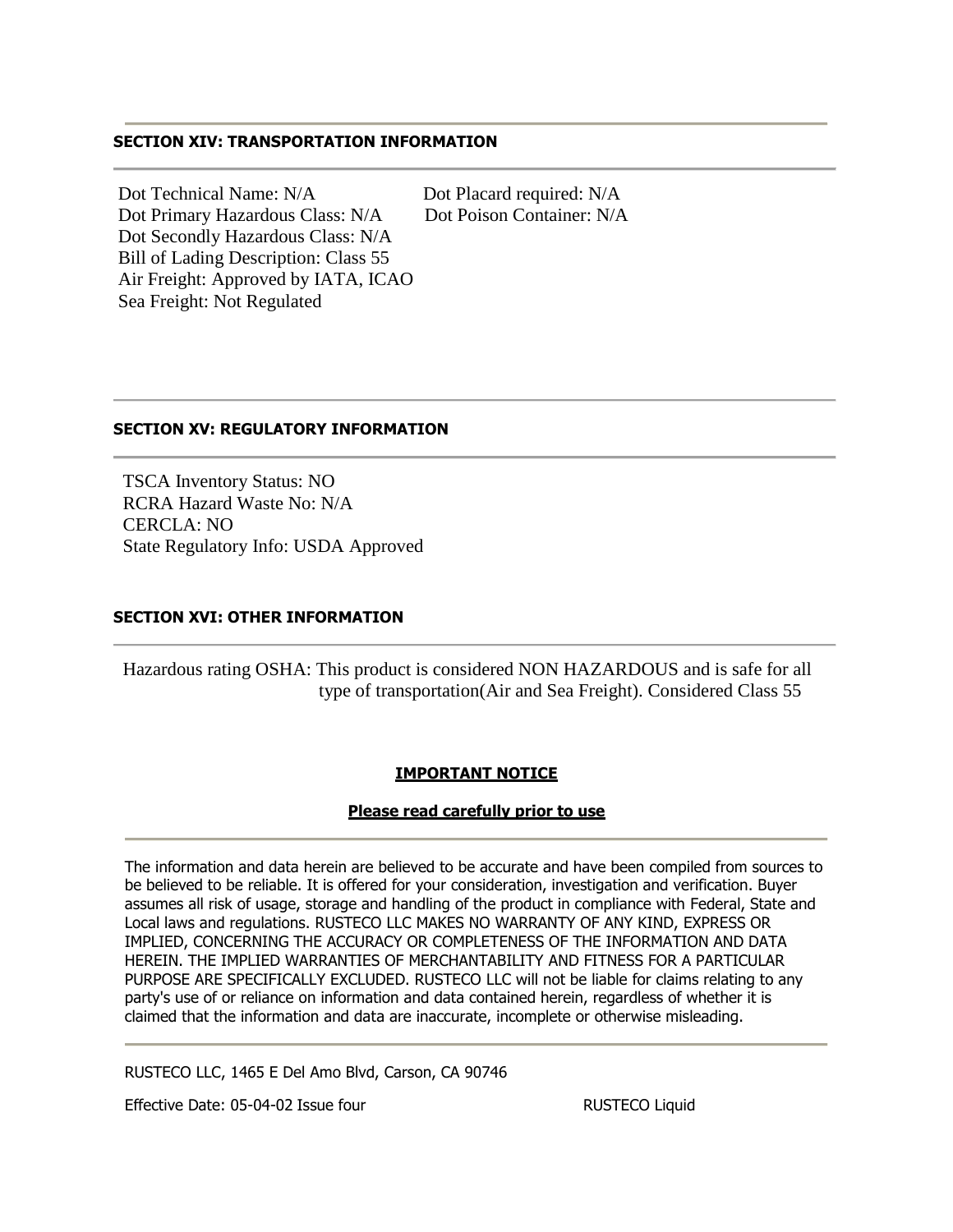## **RUSTECO Product Fact Sheet Corrosion Treatment & Prevention**

RUSTECO R-200-3 Corrosion Treatment is a fluid designed to remove oxidation corrosion from any type of metal, including iron, carbon and alloy steels, aluminum, bronze and tin. This product has many attributes that make it superior to conventional corrosion removal methods in most applications. The R-200-3 Corrosion Treatment:

- i) Is highly effective in neutralizing and removing oxidized metal. Analysis of treated parts using a Scanning Electron Microscope reveals negligible corrosion remaining, even in the oxidation sites of pitted metal.
- ii) Is extremely environmentally friendly. According to EPA Tests RUSTECO has negligible or undetectable amounts of the EPA's 121 priority pollutants. Further the R-200-3 consists of 80% recycled and reclaimed waste material and is completely biodegradable. Finally, after removal of any sediment, the used liquid is safe enough for the environment that it can be used as a liquid plant fertilizer or can be disposed into any water treatment system.
- iii) Is completely benign to any material other than oxidized metal. The R-200-3 can come into long term contact with non-oxidized finished metal surfaces, plastics, rubber, paint or human skin without any undesirable effects.
- iv) Has a simple and inexpensive application method and can be applied in many situations where conventional methods are not possible. Because it is a fluid it can reach inaccessible areas in complex shaped parts such as water jackets, passage ways, screw threads and hidden surfaces not accessible to grit blasting or machining. The liquid nature of the R-200-3 allows it to completely surround the material irregularities where oxidation originates. Also because it selectively attacks only oxidized metal, use of the R-200-3 does not result in any metal loss.This is critical in situations where close tolerances are being maintained. Its benign nature allows it to be applied in cases where other materials (such as rubber, gaskets, chrome, etc) are attached to the oxidized part.
- v) Has no OSHA or DOT shipping, storage, handling restrictions and is easily disposed of.This translates directly into cost and time savings in term of paperwork, specialized labor and auxiliary services.
- vi) Acts as a corrosion inhibitor. Unlike machining, grit blasting and highly acidic or alkaline solutions, where corrosion begins immediately after treatment, parts treated with the R-200-3 can be stored without ill effects.
- vii) The formulation of the RUSTECO R-200-3 is proprietary and cannot be described beyond saying that it contains a food grade acid, as found in cola drinks.
- viii) It has a specific gravity and viscosity similar to water and can be used in any sprayer or conduit at ambient or high temperatures.